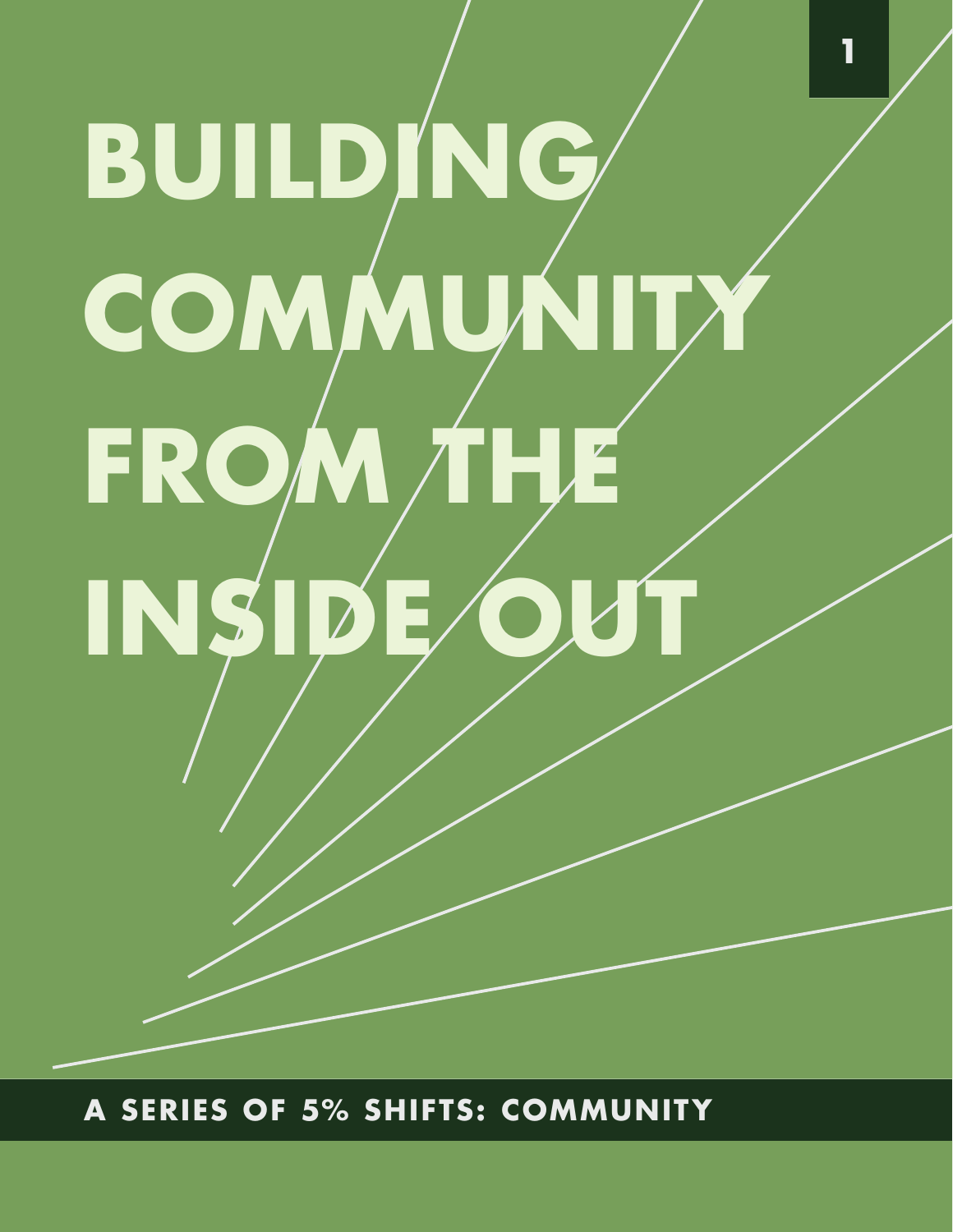#### ABOUT THIS SERIES

The Building Movement Project develops tools that help organizations align their social change principles with their social service practices. Our research and experience shows that relatively small shifts in service provision can cause ripple effects; raising up constituent voice, fostering community cohesion and increasing engagement in advocacy efforts. This series highlights "5% shifts"—as we are calling them—that don't rely on organizations completely changing course and reinventing themselves. We lift up shifts that are both simple and achievable, to inspire service providers to adapt what works.

These reports are structured to include both conceptual framing based on research and literature in the sector, as well as case studies of on-the-ground experiments initiated by organizations. They also include discussion materials and other resources to help staff and leaders reflect on the case examples and apply the lessons to their own organizations. We hope that organizations will take what is useful, build on their strengths, and exercise judgment and wisdom in tailoring these examples to make "5% shifts" that fit their specific community and organizational contexts.

We invite organizations to spread these lessons and learning throughout the nonprofit sector, and to reach out to BMP to share experiences or to request additional resources or coaching. Feel free to email BMP Co-Director Sean Thomas-Breitfeld at sthomas-breitfeld@demos.org.

Thanks go to our team of authors and reviewers: Caroline McAndrews, Hai Binh Nguyen and Sean Thomas-Breitfeld co-wrote this report; Nina Dastur, Melinda Lewis and Beth Zemsky provided important feedback.

#### **TERMS OF USE:**

You are free to share, use, remix and redistribute this work under the following conditions:

- You must attribute the work in the manner specified by the author (i.e., "adapted from the works of Building Movement Project"), but not in any way that suggests that they endorse you or your use of the work.
- You may modify the work, provided that the attribution legends remain on the work. If you do adapt the work, let us know how you're using it by sending updates to info@buildingmovement.org
- If you alter, transform, or build upon this work, you may distribute the resulting work only under the same or similar Creative Commons license to this one.

If you have any questions about these terms, please contact Sean Thomas-Breitfeld at sthomas-breitfeld@demos.org or Building Movement Project 220 Fifth Ave, 2nd Floor New York, NY 10001.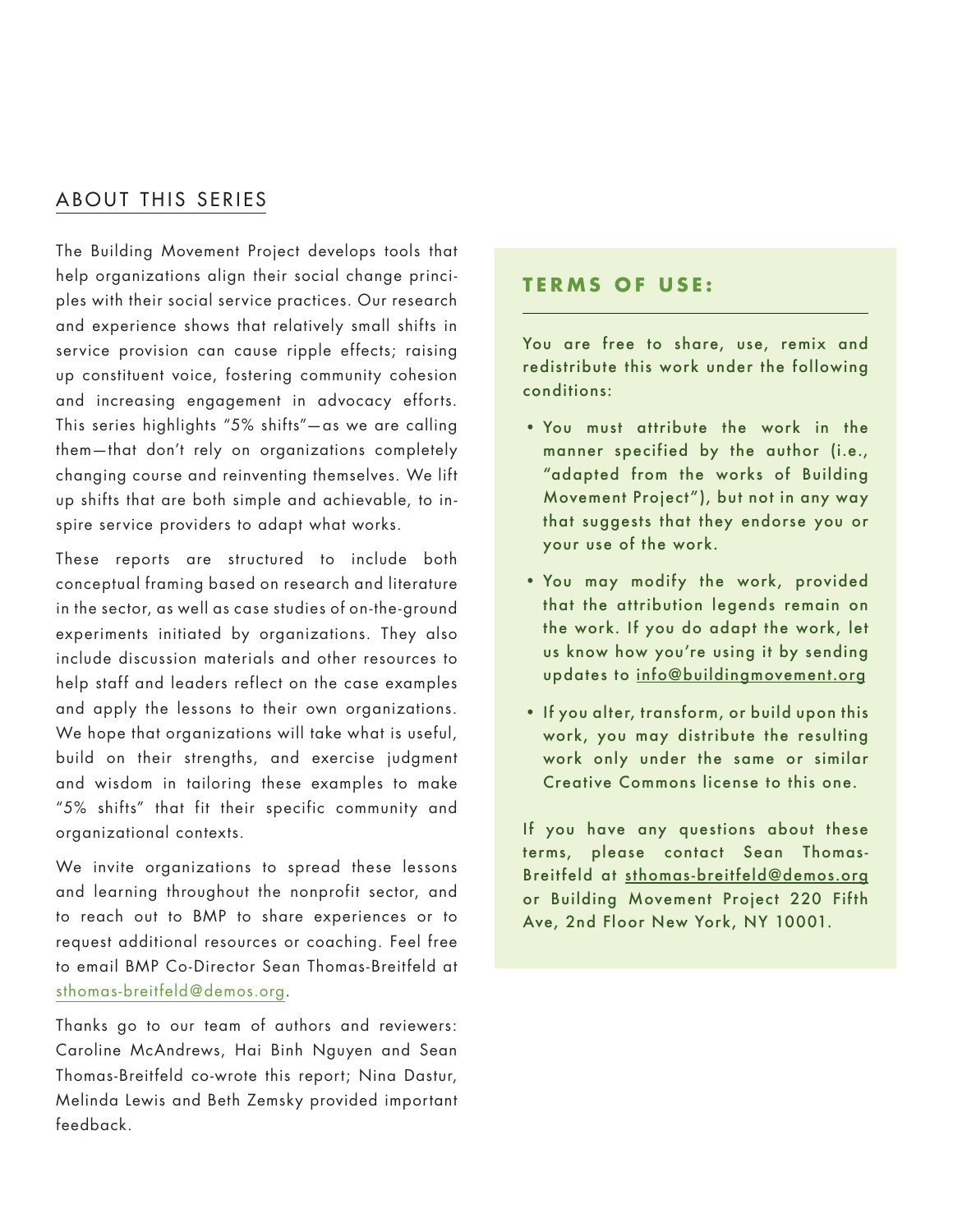# **Ta B l E O F cOnTEnTS**

1

#### **INTRODUCTION and FRaMEwORk:**

*B u i l d i n g C o m m u n i t y from the Inside Out*

#### 3

#### **CASE EXAMPLE 1:**

*B u i l d i n g C o m m u n i t y by Eating Together*

6

#### **CASE EXAMPLE 2:**

*B u i l d i n g C o l l e c t i v e I d e n t i t y Through A Staff Newsletter*

9

#### **dIScUSSIOn gUIdES**

11

#### **HANDOUT:**

 $Four$  Components *of Community*

12

#### **a d d I T I O n a l TOOlS and USES**

13

**REFEREncES**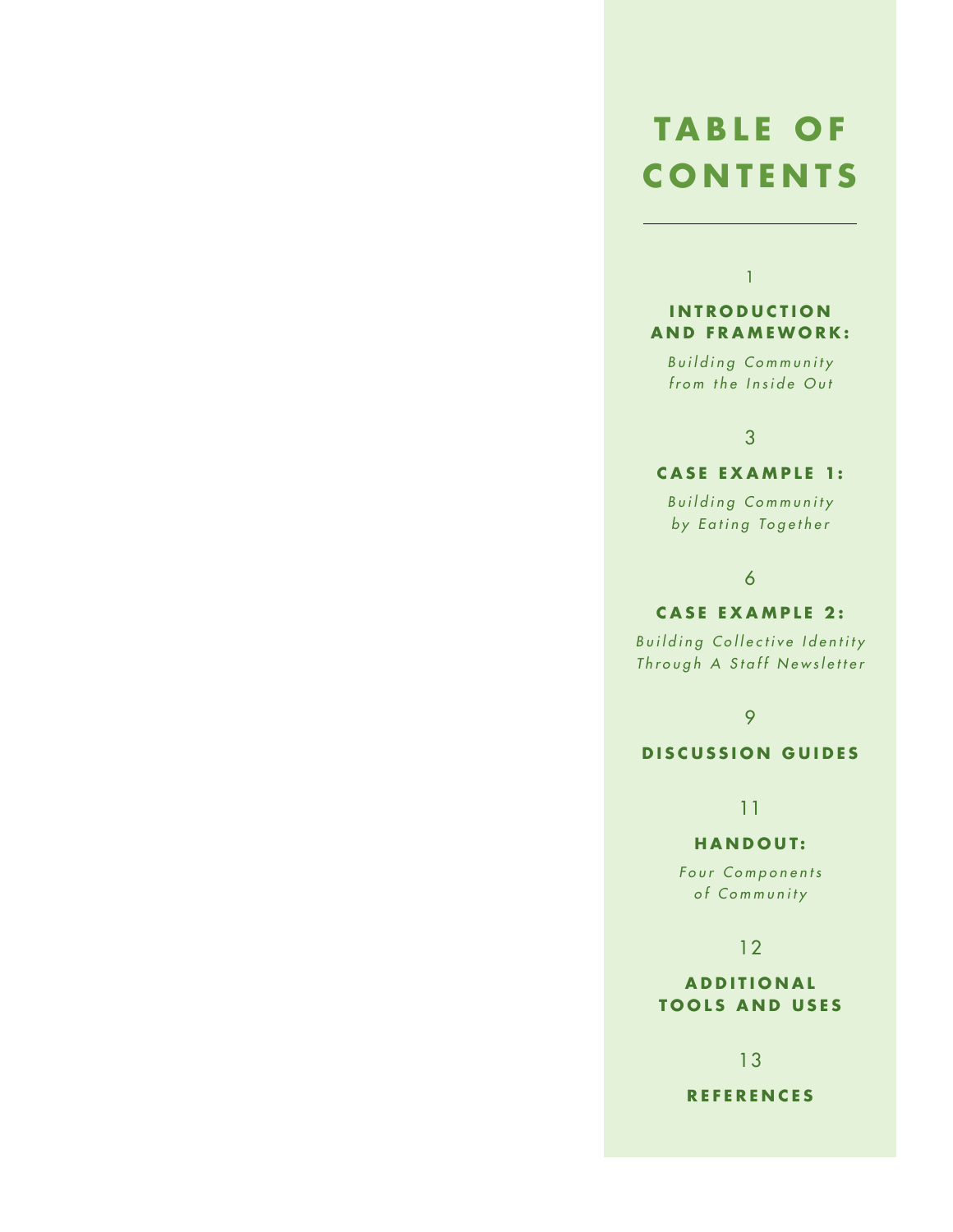# **In tro d u c tio n and F r a me wor k :**

#### **BUILDING COMMUNITY FROM THE INSIDE OUT**

T he concepts of community and social capital are connected to feelings of belonging, interdependence, trust and reciprocity; and both ideas have been integrated into frameworks for helping marginalized people and addressing social problems. Sense of community is linked to psychological well-being and is one of the most commonly researched ideas in the field of community psychology.<sup>1</sup> Social capital gained popularity over the last two decades, thanks in part to Robert Putnam's best-selling book Bowling Alone, and to foundations promoting the concept as "useful to help families escape poverty and build healthy communities."2

The popular focus on community and social capital may draw criticism for being romantic or naïve as a social change strategy,3 but in direct service delivery, both concepts point to the hard-to-quantify benefits that social service agencies provide. In neighborhoods that have been marginalized by economic and racial inequities, service providers often see specific problems of homelessness, hunger, unemployment, addiction, etc., linked to more generalized social distance and alienation. Therefore, when nonprofit organizations take a holistic approach to helping people, they should not overlook the importance of building a sense of community within their organization and among clients.

This report includes two case studies of community building efforts by nonprofit organizations in Detroit and New York City. St. Matthew's & St. Joseph's Episcopal Church's hot breakfast program in Detroit offers a model of a small shift in engagement with

community members seeking healthy meals in the midst of an urban food desert. Their decision to shift from using a soup line mode of serving individuals to serving groups with shared 'family-style' meals leveraged the power of ritual around meals, which are both nostalgic and deeply affirming, to transform dynamics between clients and volunteers. But more importantly the shared meal time became a way to model the kind of community the church envisions for Detroit—one of mutual aid, sharing and abundance. The other case—Queens Community House—provides an example of community building among staff. The organization took on the challenge of fostering relationships among staff; not to boost morale and retention, but to live its values and principles in all parts of the organization.

These community building experiments are rooted in the long tradition of formal service delivery. The Settlement House movement of the late 19<sup>th</sup> and early 20<sup>th</sup> centuries linked community values with social, educational, humanitarian and civic services, in order to address the social problems of that era. Although these early reformers' vision of an ideal community was limited by the race and class biases of the day, Jane Addams—the founder of one of the first settlement houses—was instrumental in articulating many values that continue to define the service sector. For instance, some of the major goals of settlement houses were to break through segregation and fragmentation among neighborhood residents, extend democracy, foster progress and actualize what Addams called, "the solidarity of human race."4 Those goals still resonate for change agents and service providers today.

- **1** Townley and Kloos (2009)
- **2** Schneider (2004)
- **3** Epstein (2010)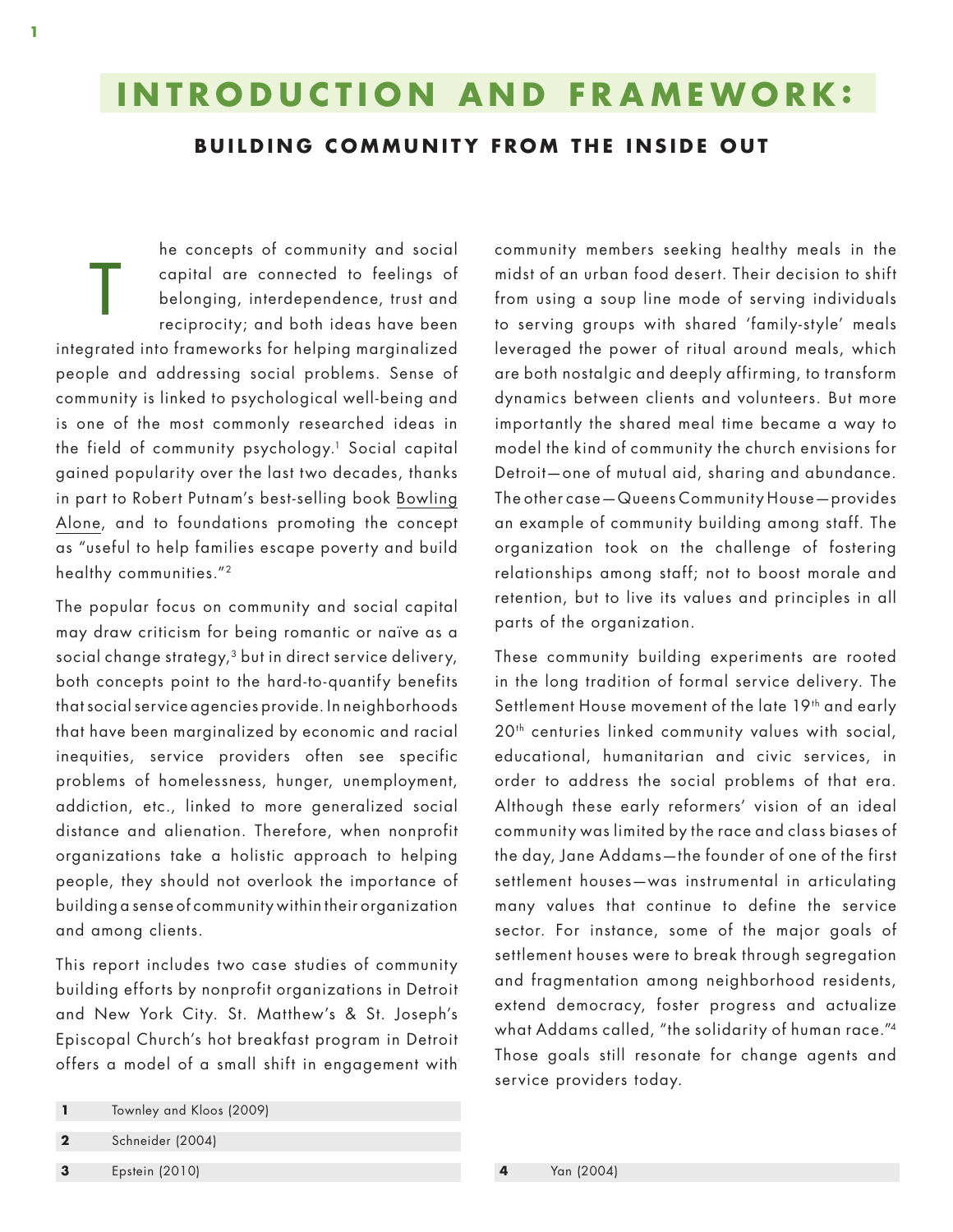The values of solidarity, reciprocity and cohesion are critical to building a sense of community. While they are certainly shared by organizations and staff whose purpose it is to help people, the grinding work of service provision can erode these values. The pressures of government contracts and donor demands to take on the methods and values of the market can conflict with the role nonprofits have historically played in advocating for the common good, and building bonds of trust and reciprocity that are critical to the functioning of a democratic society.<sup>5</sup> Despite the challenges to building a sense of community within organizations—among staff at all levels, and between staff and clients—organizations overcome these barriers every day in small ways.

Community building is not a new practice. It is deeply ingrained in both the history of our sector, and the fabric of the neighborhoods that organizations are embedded in. Organizations may define community differently, and community building efforts will look different from organization to organization. The two cases profiled here focus on staff and clients, but organizations around the country are innovating to build a sense of community with volunteers and boards as well. Organizations who find inspiration in these examples and new insights from the tools and discussion questions are encouraged to find and develop their own practices. There is surely something within every organization that can be built upon to create that familiar sense of belonging that makes the notion of community so appealing. It just takes a small shift for organizations to tap into the feeling of community, and the benefits will reverberate beyond an organization's walls.

#### **Questions for Reflection :**

Is community building an important goal for your organization? What activities and practices reflect this goal?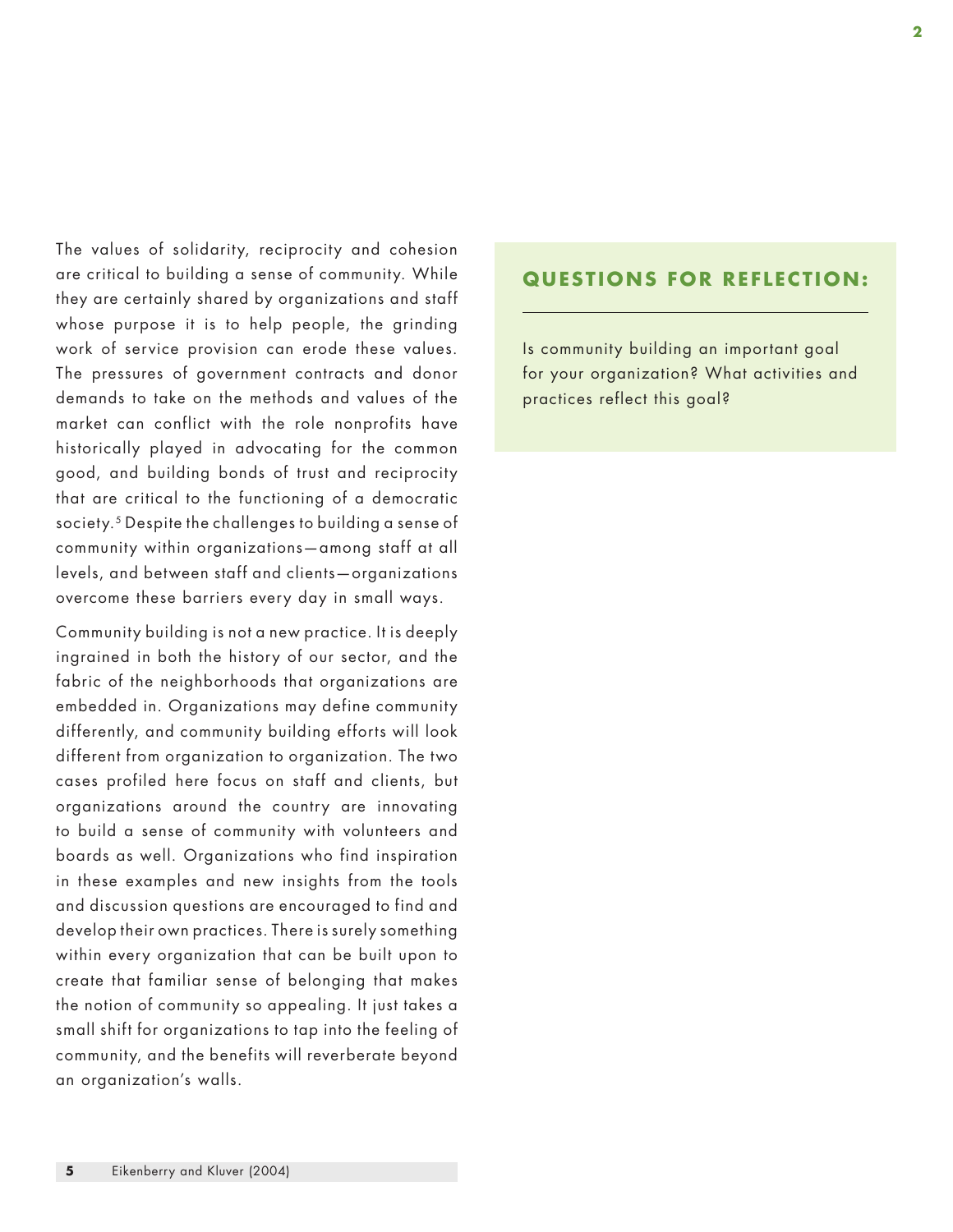#### **BUILDING COMMUNITY BY EATING TOGETHER**

#### **BACKGROUND**

S haring meals together has been demonstrated to have a variety of positive impacts on children and their development.<sup>6</sup> In fact, this style of meal service is promoted by the Child and Adult Care Food Program, the federal program that administers funds and sets standards for Head Start and other children and adult meal services.7 Here we profile the St. Matthew's and St. Joseph's Episcopal Church's hot breakfast program in Detroit. Instead of lining up to be served, individuals share food 'family style' in a small group. This case study highlights how the program's unique way of serving food has led to more participant ownership as well as a greater sense of community between participants and volunteers.

The hot breakfast program was initially prepared for church parishioners attending early morning Sunday service and for people from the community, including individuals from a nearby foster care center. The church's guilds rotated each week in preparing and serving food. When Alethea Belfon, a retired property assessor, joined one of the guilds and started volunteering, she noticed that there was a divide between parishioners and non-parishioners: individuals sat on two different sides of the dining room depending on how they were associated with the church. So she and others in her guild made it a point on their Sundays to be friendlier and to talk to individuals who came to the meal. They also encouraged members of the congregation to sit with people from the community to get to know each other.

Eventually, because it was becoming difficult for the church's older congregation to keep up with the meal program's physical work, and church

members had stopped coming to the meals after early morning service was canceled, Alethea and several other members took over the management of the breakfast program. "We wanted to create a sense of caring for one another and to try to help develop a sense of community," says Alethea. She and the team understood that, fundamentally, the way they structured the program—how they serve food and the individuals who came—impacted the way individuals interact and relate to each other, so they tested different manners of service. Alethea recalls, "We went from the chafing dishes on the counter to serving the trays in the kitchen, and at one time, there was one of the ladies that would serve the tables."

About four years ago, they decided to try serving family style. Reverend Joan Ross, who is the

#### **B efore :**

Participants line up to receive food served by volunteers.

#### **5% Sh ift :**

People sit together and share food "family style" out of communal dishes.

#### **I m pac ts :**

The transition to family style meal service helps to create an atmosphere of community, leading participants connect with each other, and gain a greater sense of collective ownership over the program.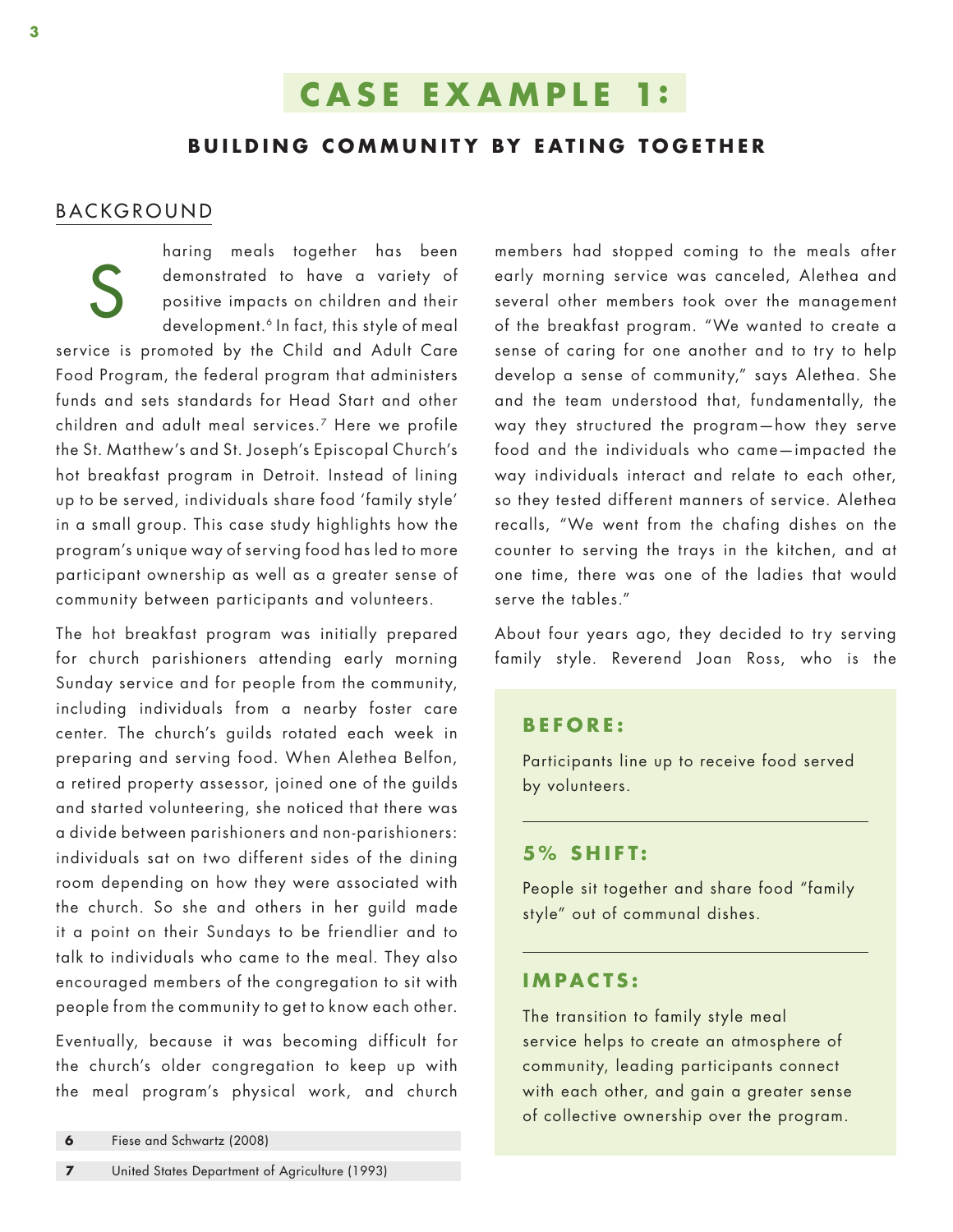Executive Director of the recently established Greater Woodward Community Development Corporation housed at the church, was also a key figure in this development. According to Alethea, "It was Reverend Ross who was talking about this lining up mentality. Every time you go somewhere, you get into a line. You go to the welfare office, you get into a line. You go to the grocery store, you get into a line. Why is it that when you come to church, when you're coming to break bread, you're lining up again? And maybe we can break that cycle. See if we can create a sense of eating together, of having fellowship with one another. And that's how it started."

#### HOW IT WORKS

Bowls of food and serving utensils are brought to each end of a long table. Four people are expected to share the food. Meal participants are asked to choose their own seats but are encouraged to sit with others they do not know as long as they are comfortable. They are never assigned to seats or asked to move into a group just because there are empty seats. Alethea emphasizes that people have to feel safe and not be turned off from coming.

Before the meal begins, an announcement is made about eating family style. "We remind people to wash their hands, use the serving utensils, and be courteous to each other."

#### RESPONSE & IMPACTS

The practice has been fully embraced in the last four years after an initial pushback from participants concerned about hygiene and sharing food. Individual participants now know what to expect, but Alethea

or another volunteer always makes sure to include reminders in their welcome remarks to address these concerns.

Alethea noticed that individual isolation has begun to melt, and program participants are talking to each other more, even if they are not sitting together. Significantly, a community is being built through everyone's active participation. It is no longer just volunteers who prepare food and program participants arrive only to eat. More and more, when Alethea arrives at the church in the early morning to start setting up, eight or nine program participants are already there waiting to help. The volunteers who do not participate in the meals also feel a deeper connection to this community, so they want to do more. They are discussing how to address other needs, including starting a literacy program. In this way, participants and volunteers are taking on larger

#### **in THINGS TO CONSIDER:**

- A brief introduction about eating together family style is always announced so that everyone knows what to expect.
- Before implementation: Find out if the people you serve would be comfortable trying out family style. Explain it well. Get a core group of people together and see if they would help to implement it.
- Check with your local Department of Health and other relevant agencies on food safety and health guidelines regarding family style meal service.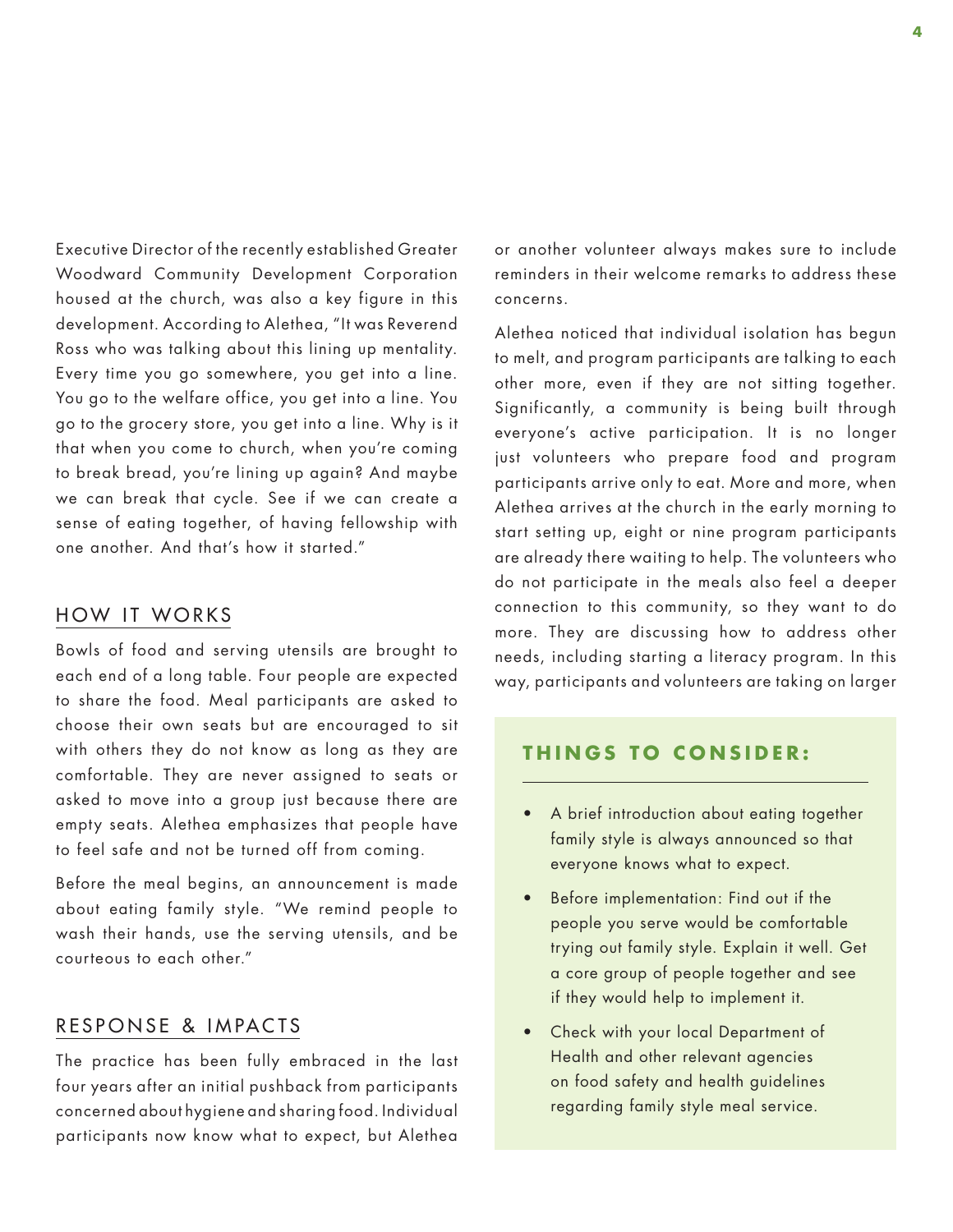roles in the program and creating opportunities for deeper engagement and leadership.

Through the shift to "family style" meals, program participants have become community members who foster a new culture of sharing and caring for one another. They protect the space by ensuring that it is safe and stepping up to resolve conflicts when they arise, or stop by to check on the church and its volunteer staff when they are in the neighborhood. They look out for one another. When a light rail plan in Detroit threatened to reduce bus services, program participants along with other community members helped to start an organization to work on transit equity in the basement of the church. Through being a part of a community, people transform the space at the same time that it transforms them.

#### **Questions for Reflection :**

How does your organization define community?

How do service delivery practices at your organization break down (or replicate) isolation between constituents?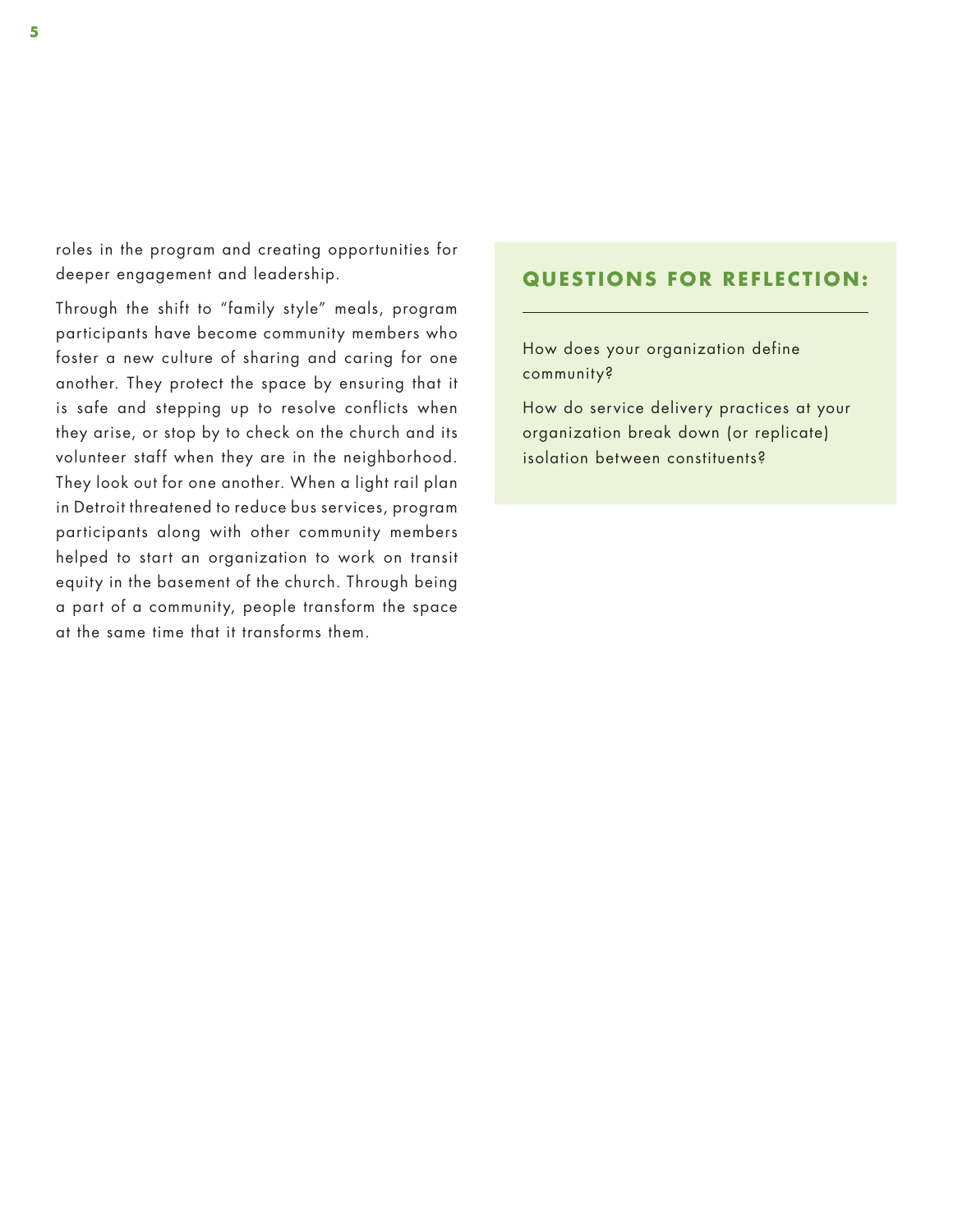# **C a se Exa m p l e 2 :**

#### **BUILDING COLLECTIVE IDENTITY THROUGH A STAFF NEWSLETTER**

#### **BACKGROUND**

T wo decades after its founding, Queens Community House had experienced enormous growth from a small organization to a multi-program, multisite service delivery agency. Despite its growth, the organization was committed to return to its activist roots, and hired Dennis Redmond as the Director of Community Programs. Dennis helped to change the relationship between staff and clients, using the concept of reciprocity to level the playing field between provider and client. Embracing the norm of reciprocity—which is critical to building trust and social connection<sup>8</sup>-involved creating opportunities for participants to give back to the organization as volunteers and through peer support networks.<sup>9</sup> At the same time, he understood that in order to build a community that includes everyone, staff needed to see themselves as part of this community and identify with the organization and its mission. This case study describes one strategy to build internal community among staff, and the effect on other efforts.

Dennis recalls, "At that time, the organization was run similar to how it had been run in the beginning." However, Queens Community House was no longer a small agency; its work was spread out over multiple sites in the large borough of Queens in New York City. Staff from one site or program did not know staff from other sites and there was no way to share their program changes and news. Staff identified with their program or site, but not with the whole organization. Furthermore, site-based staff often perceived the original location (where the executive team was located) as the "bad guy" that determined their

 **8** Fabricant and Fisher (2002)

**9** See the Building Movement Project's Making Social Change: Case Studies of Nonprofit Service Providers for more on Queens Community House's concept of reciprocity and community building process.

budgets and limited the staff's program autonomy.

Dennis, together with an internal Community Building Committee consisting of staff from different departments, was implementing a variety of strategies to address these concerns and build community amongst staff, including garden parties and annual retreats. The committee acknowledged that it needed to find a way to facilitate further communication among staff and to build a common identity across the agency. A staff newsletter was key to achieving this goal.

#### **Before:**

Staff members are spread out across multiple service sites and lack professional and personal connections to each other.

#### **5% Shift:**

The organization creates a regular newsletter dedicated to writings by and for staff.

#### **Impacts:**

An organizational culture is both formed and reinforced through the newsletter. Staff feels like they are a part of a larger community with shared values and traditions.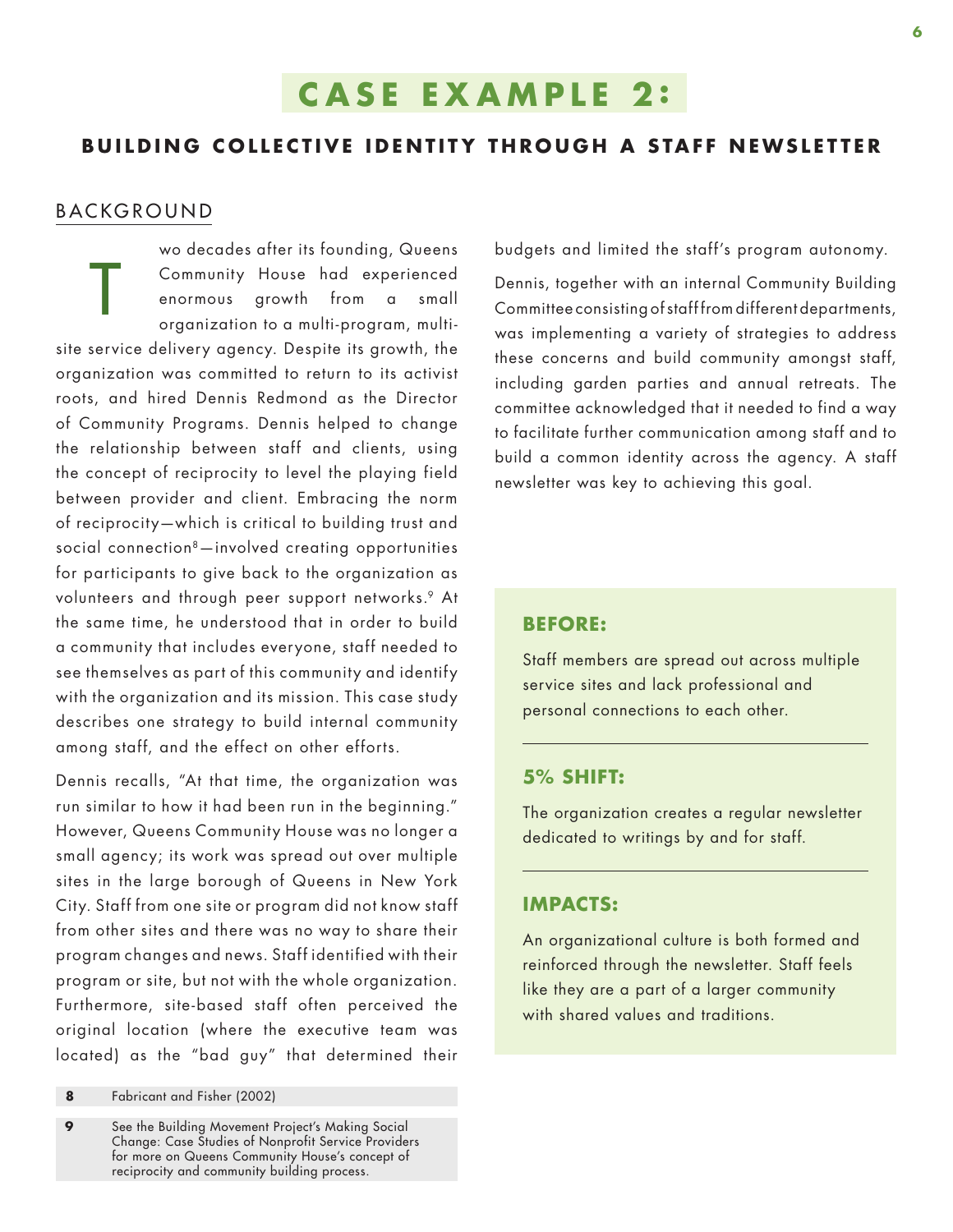#### HOW IT WORKS

The newsletter was emphasized as "staff only," and not shared with donors, supporters, volunteers, or constituents. The staff was free to be informal and goofy in their writings, and the newsletter was designed in-house, reflecting this spirit. Dennis worked with a few social work students who wrote, compiled, and edited articles for a printed newsletter published about once every two months. Each newsletter had a loose theme related to the time of year, a current event, or a community building concept. For example, the first newsletter had a contest to pick a name for the newsletter. CHATTER won through the staff votes, though later, probably no one remembered that it stood for "Community House Articles, Timely, Toned, and Events Reported."

Through CHATTER, staff had a place to collectively recognize each other's accomplishments, both personal and professional. Staff welcomed the opportunity to share their program descriptions and updates across different sites. Organizational priorities such as decisions and outcomes from the annual retreat were also highlighted in the newsletter so all staff could be on the same page about what was important to the agency at that moment.

At the same time, staff were excited to share personal news of themselves getting married, having kids, graduating from college, etc. In one issue, the newsletter asked staff to send in their "falling in love" stories, or, in another, to participate in a baby picture contest. There was a section called "Comings and Goings" that welcomed new staff and honored outgoing ones. "We saw it as being able to put out things that would connect to this idea of community building. A community is about *knowing* people in the community, and when you know people in the community, you feel more connected to them," Dennis explains.

#### RESPONSE & IMPACTS

When the first newsletter came out, Dennis was surprised by the staff's willingness to share information and to embrace it as their own. Staff took time out of their day to contribute to it and had a sense of communal pride in it. The newsletter was part of a larger strategy to form a common organizational identity amongst staff, and in this way, it succeeded.

The organization was beginning to feel like a cohesive whole as the newsletter helped to reinforce other processes like the staff retreats. It was one of the key ways for the agency to manifest its values and principles, so that community was not just a need of clients but something that both providers and recipients valued. For example, the value of inclusion was always present in the newsletter because Dennis and others would ensure that a program was represented in one way or another in the newsletter through the course of the year. Staff saw that they had a voice in the agency through the staff opinion section and through the way that the newsletter encouraged input and transparency. It established an internal culture and a way of relating between staff. Instead

#### **T h i n g s to c o n si d er :**

- A staff newsletter transmitted not only program information and personal stories, but also organizational values and identity.
- The newsletter transformed into a ritual for celebrating to the organization, further consolidating the sense of community.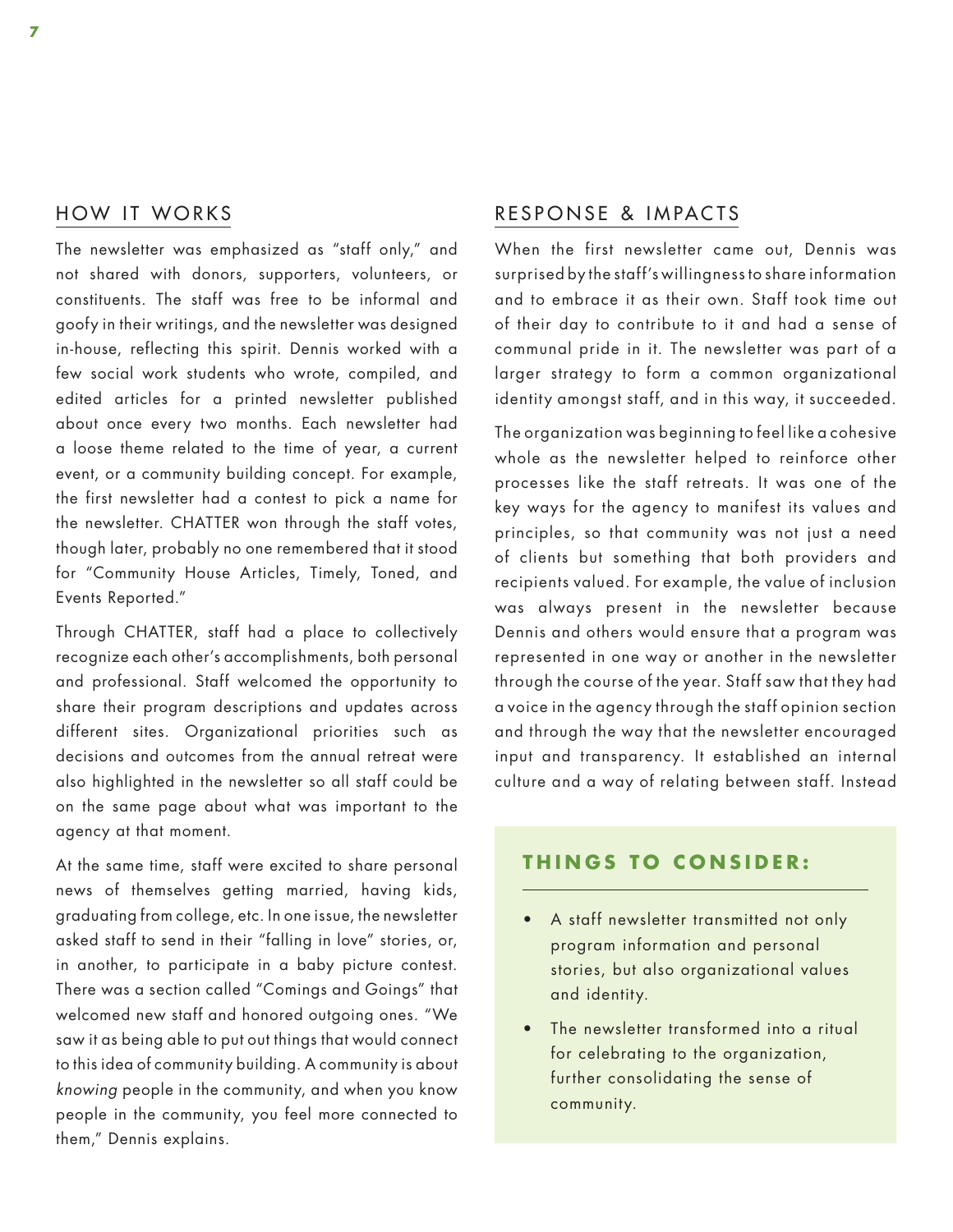of antagonism toward the original site, staff started to feel a deeper connectedness and familiarity with each other through light-hearted personal stories or pictures of the agency's leadership as babies.

Ten years after the first issue, the printed physical newsletter was beginning to seem out of date in the internet age, but it has morphed into something unexpected; becoming an honored tradition and a ritual that staff uses to celebrate a staff member who hit their twentieth anniversary at Queens Community House or when a long-time staff member leaves. These special editions of CHATTER feature photos of the staff over the years, their achievements, and greetings and stories sent from other staff. "In any community, there's got to be some aspects of celebration and some sort of mechanism and means for it," Dennis says. "We can put on a party. We can buy a gift for that person. But this became a way of saying that this is part of who we are." This tradition is now so deeply part of the collective identity that recently, when Dennis could not publish the special editions, staff took the masthead and put together a newsletter for their colleagues or supervisors who achieved this milestone. "People have to have their special edition of CHATTER. It means something to people."

#### **Questions for Reflection :**

Do staff at your organization tend to collaborate and cooperate in ways that reflect the value of community?

Are there ways that organizational systems are at odds with (or reinforce) the values you profess?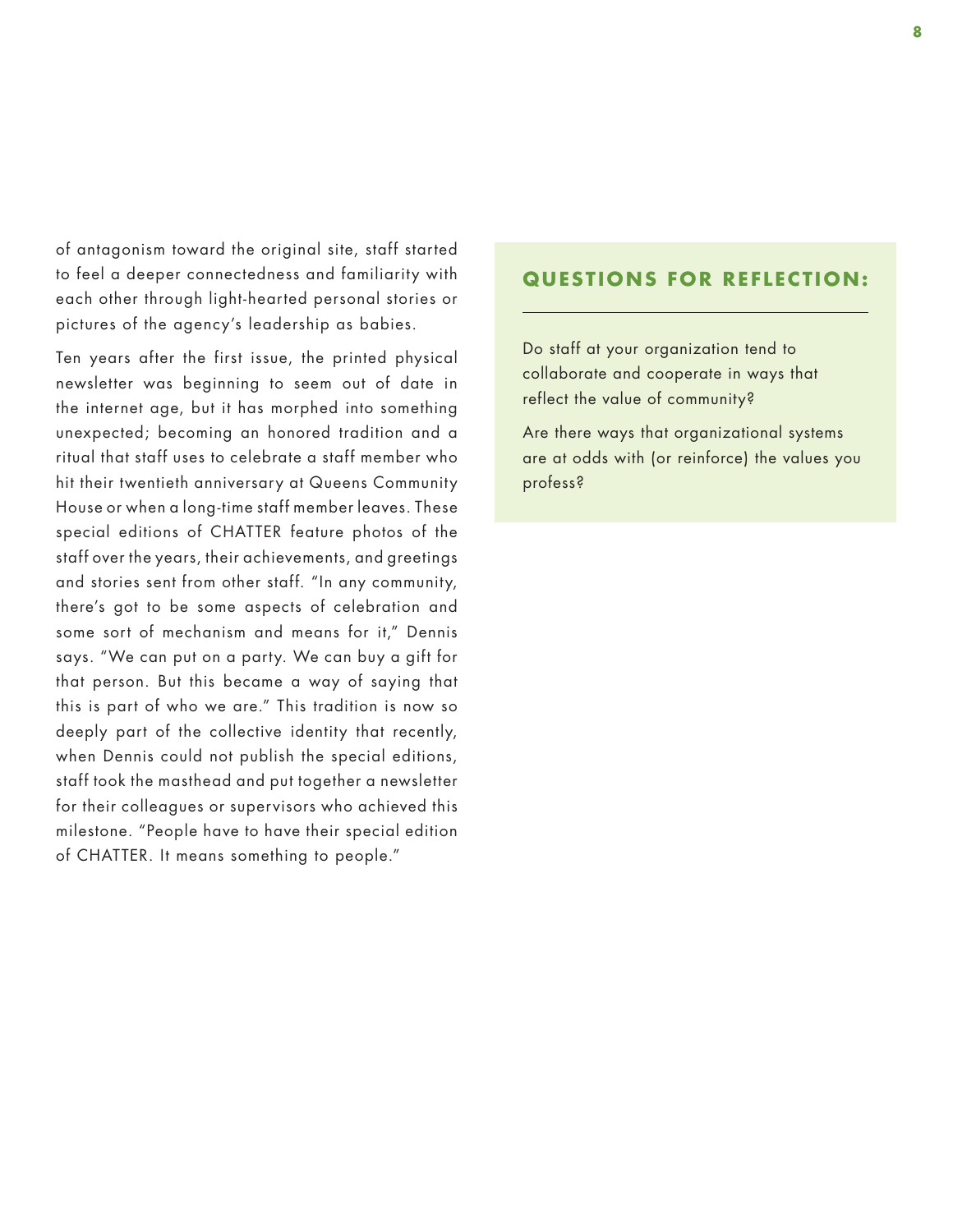#### Discussion G u i d e **Hoped-For Outcomes: Purpose of this Discussion:**

Have participants reflect on the case studies and their own experiences of community, in order to identify opportunities for community building.

- Begin to develop a common understanding of community
- Identify barriers to developing a sense of community inside the organization
- Brainstorm shifts to practice community building

#### **60-M i n ute A g e nda and Dis c ussio n Q uestio n s**

#### **Round of Introductions and Personal Reflection 10 min**

Start with a round of introductions where people respond to the following question:

When you were growing up, where did you most feel a sense of community and belonging?

If time allows, ask for reflections on common themes across people's individual experience of community and belonging.

#### **Reflect on the Organization as a Community 30 min**

Explore people's sense of community within the organization:

 As staff, do we feel like members of a community together? Are we united as an "us" or divided into separate camps of "us" and "them" (whether by program, location, etc.)?

 Do we engage with constituents as members of the same community we are part of? Are participants part of the "us," or are participants a "them"?

Explore the value people place on community-building in the work:

 Do the examples of the difference made by building a sense of community in the two case studies in the report offer any parallels to our organization and programs?

 If we were to emphasize community building more, what benefits or impacts could we imagine being possible?

#### **Begin to Explore Strategies for Community Building 15 min**

Reflect on the two case studies to consider community building activities your organization could undertake:

 What "community building" activities do we currently have in our organization? Are they focused on staff, clients, board, volunteers, or some combination? What benefits or impacts of these efforts?

 If we were to do more community building, how might we restructure an existing program to achieve that goal?

**Note:** it may be helpful to break the group into two smaller teams. Use two sets of flipcharts to visually record report-out's from each group.

#### **Closing and Evaluation 5 min**

Ask people to identify one thing they liked and one thing they would change about the conversation.

Close the discussion and thank people for their participation.

**Note:** if there was continued energy during this exercise, you may consider forming a group that will continue to work on this issue in your organization and plan for how to move ahead.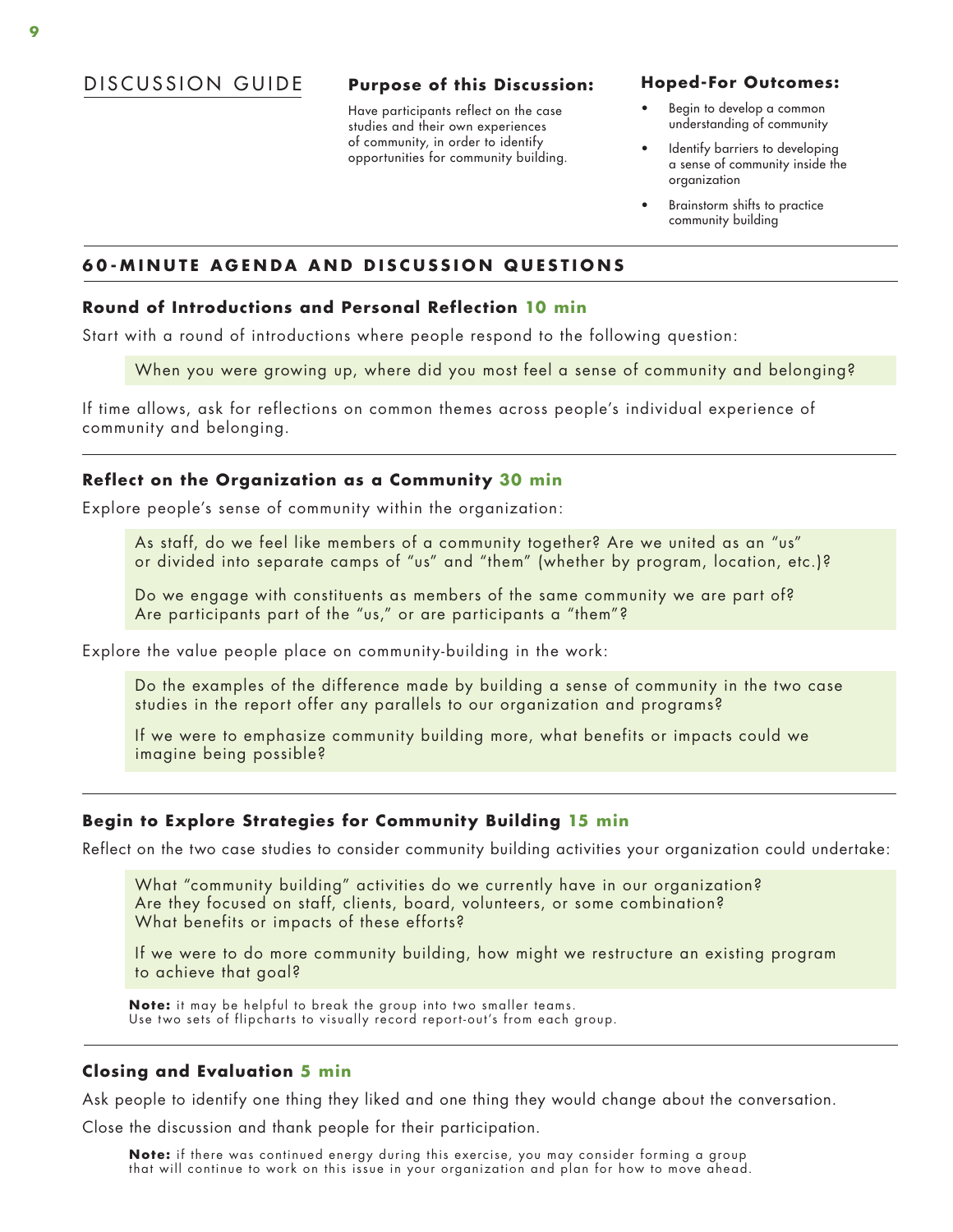## Follow- U p DISCUSSION GUIDE AND EXERCISE

#### **Purpose of this Discussion:**

For those individuals who were particularly engaged or excited by the last meeting, you can use this agenda and worksheet to delve deeper into individual programs or areas of your work to begin to generate more concrete ideas for next steps.

#### **Hoped-For Outcomes:**

- Identify opportunities for community building in your organization
- Generate a list of concrete practice shifts that can be proposed to others in the organization building

#### **60-M i n ute A g e nda and Dis c ussio n Q uestio n s**

#### **Round of Introductions and Personal Reflection 10 min**

Start with a round of introductions where people respond to the following question:

 (If any participants were not part of the first meeting, have them first reflect on this question) When you were growing up, where did you most feel a sense of community and belonging?

 (For those who participated in the first meeting) What most excited you about our last discussion?If time allows, ask for reflections on common themes across people's individual experience of community and belonging.

**Note:** you may want to write down answers to the second question on a flipchart for everyone to see and remember.

#### **Identifying Community in your Organization 5 min**

As a group, quickly brainstorm answers to the following questions. (If you have the flipcharts from the first meeting, you can have them up as well):

What "community building" activities do we have in our organization now?

Who is included in the community building – staff, clients, board, volunteers, or some combination?

#### **Four Components in your Community Exercise 40 min**

(10 min) Break the group into small teams of three to four participants and ask each one to assess the current practices of a program area identified earlier according to the "four components of community" worksheet.

(10 min) Then have the small teams focus on the worksheet's right-hand column to brainstorm some possible shifts.

(10 min) Once they have generated some ideas, ask them to reflect on the following questions to begin mapping out a community building plan:

 How would community building work in practice in this program? What concerns or risks might there be in implementing community building? What would be the first step to implement this new program? What would be the next two steps?

(10 min) After giving each group 30 minutes to work in teams, bring everyone together to report out their ideas.

#### **Closing and Evaluation 5 min**

Ask people to identify one thing they liked and one thing they would change about the conversation.

Close the discussion and thank people for their participation.

**Note:** if there was continued energy during this exercise, you may consider forming a group that will continue to work on this issue in your organization and plan for how to move ahead.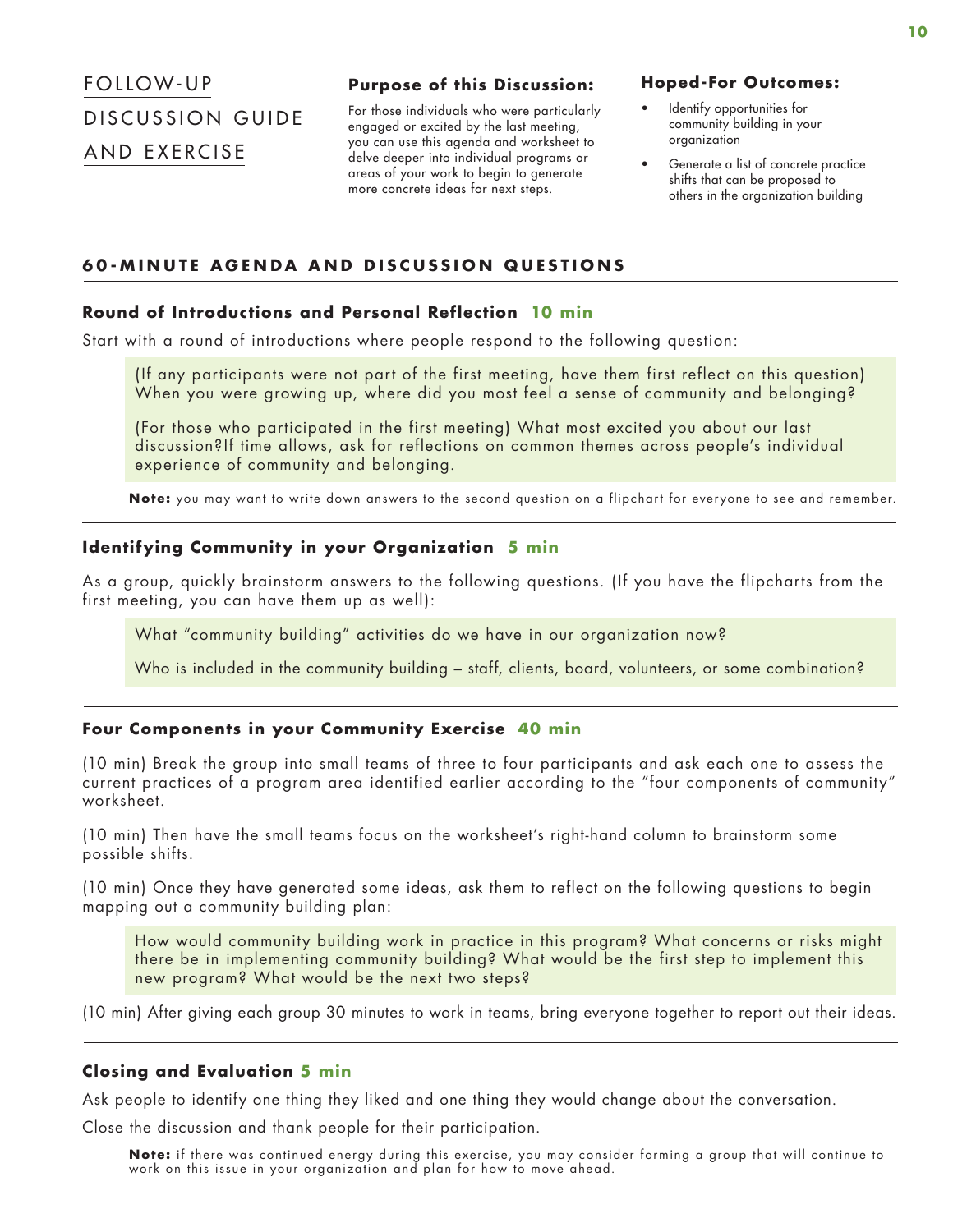## Four components oF communitY

Use this chart to assess the community-building elements of a program and to craft strategies for shifting it to build a sense of community.

|                                                                             | <b>Assess Current Practices</b>                                                              | <b>Brainstorm Possible Shifts</b>                            |
|-----------------------------------------------------------------------------|----------------------------------------------------------------------------------------------|--------------------------------------------------------------|
| Membership<br>feelings of belonging<br>and identification                   | Who participates in the program?<br>Do they see their participation positively?              | Foster collective identity and<br>connection between clients |
| <b>Influence</b><br>individuals influence the<br>community, and vice versa  | How do participants have<br>influence over the program?                                      | Allow for client leadership in program planning              |
| <b>Fulfillment</b><br>physical and psychological<br>needs are met           | Does the program also pay attention to<br>people's needs to feel that they belong?           | Focus on whole person<br>(with physical and emotional needs) |
| <b>Connection</b><br>connect positive effects of<br>membership to community | How are participants' successes celebrated?<br>How are participants asked to support others? | Elevate the values of reciprocity / mutual support           |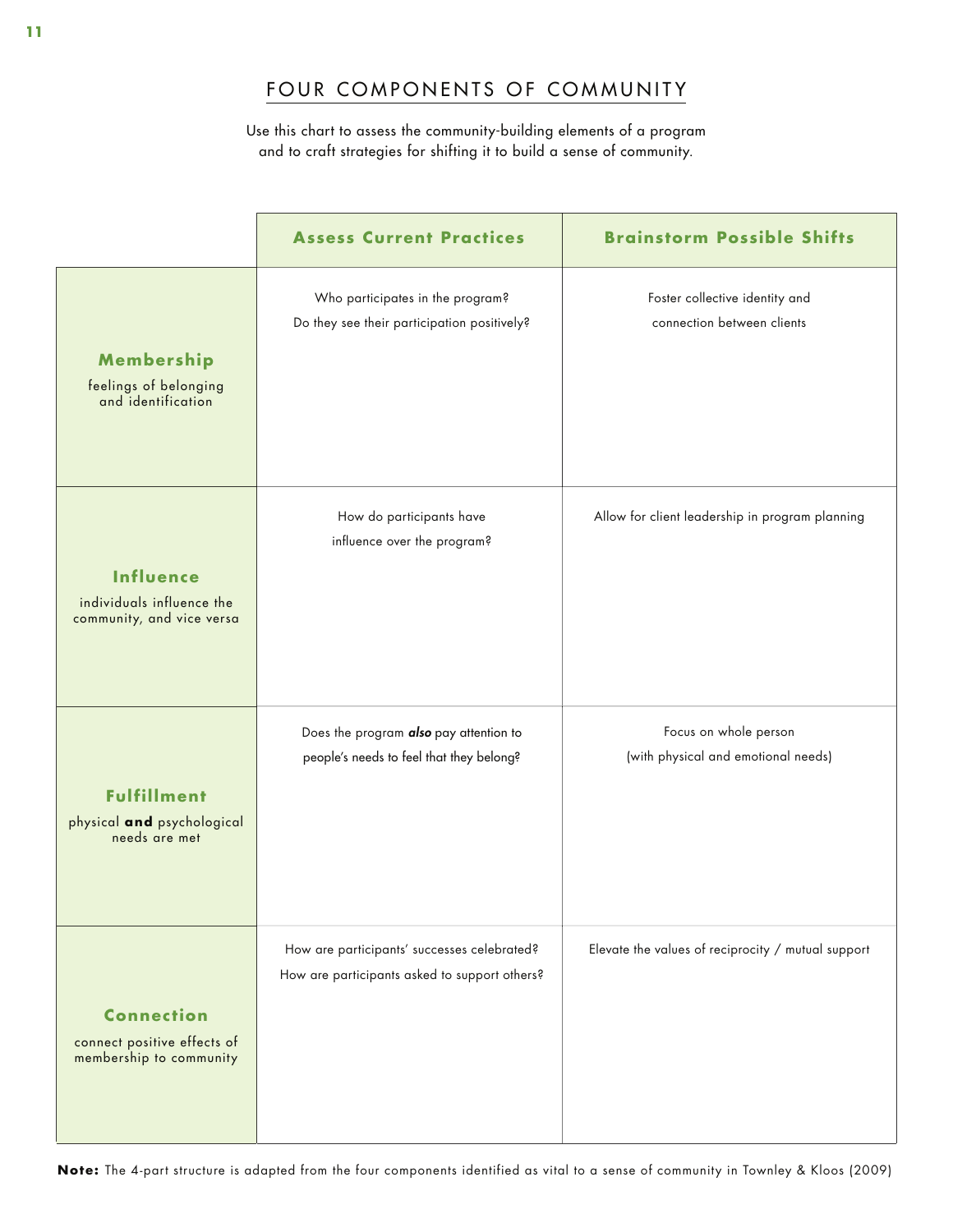# **add I T IOnal TOOLS AND USES**

Many community-building practices involve sharing and learning as a group. While this 5% shift is focused on small steps you can take in your organization, you may decide to go one step further and formally learn together on an ongoing basis. To do that, you may consider using a learning circle format. Learning circles provide a space for structured learning that relies not only on group reading, but also on the expertise that each participant brings to the discussion. The goal is to learn about the root causes of some of the issues clients face. To learn more about setting up a learning circle, check out the tool on our website at

www.buildingmovement.org/pdf/Learning\_Circle.pdf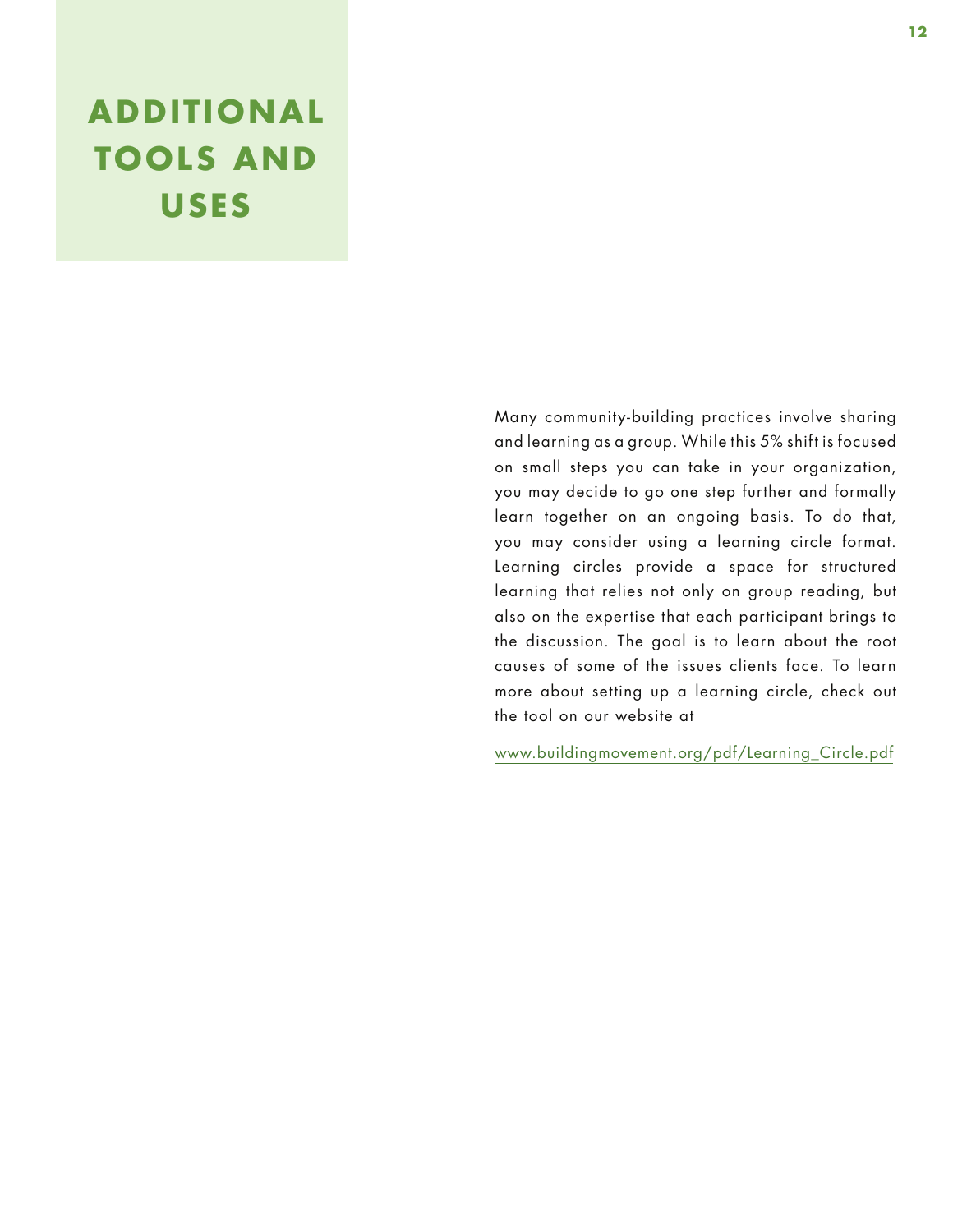# **REFEREncES**

Eikenberry, Angela M. and Jodie Drapal Kluver (2004). The Marketization of the Nonprofit Sector: Civil Society at Risk? *Public Administration Review, Vol. 64(2)*, 132-140.

Epstein, William M. (2010). Romanticism, community and social services. *Journal of Comparative Social Welfare, Vol. 26(2-3)*, 117-136.

Fabricant, Michael and Robert Fisher (2002). Agency Based Community Building in Low Income Neighborhoods: A Praxis Framework. *Journal of Community Practice, Vol. 10(2)*, 1-21.

Fiese, Barbara H. and Marlene Schwartz (2008). Reclaiming the Family Table: Mealtimes and Child Health and Wellbeing. *Social Policy Report, Vol. 22(4)*, pp. 3-9, 13-18.

Green, Rosemary, Raeleen Gregory, and Robyn Mason (2006). Professional Distance and Social Work: Stretching the Elastic? *Australian Social Work, Vol. 59(4)*, 449-461.

Schneider, Jo Ann (2004). The Role of Social Capital in Building Healthy Communities. Policy Paper produced for the Annie E. Casey Foundation

Townley, Greg and Bret Kloos (2009). Development of a Measure of Sense of Community for Individuals with Serious Mental Illness Residing in Community Settings. *Journal of Community Psychology, Vol. 37(3)*, 362-380.

United States Department of Agriculture (1993). *Family Style Meal Service in the Child and Adult Care Food Program*. (FNS Instructions 783-9).

Yan, Miu Chung (2004). Bridging the Fragmented Community: Revitalizing Settlement Houses in the Global Era. *Journal of Community Practice, Vol. 12(1/2)*, 51-69.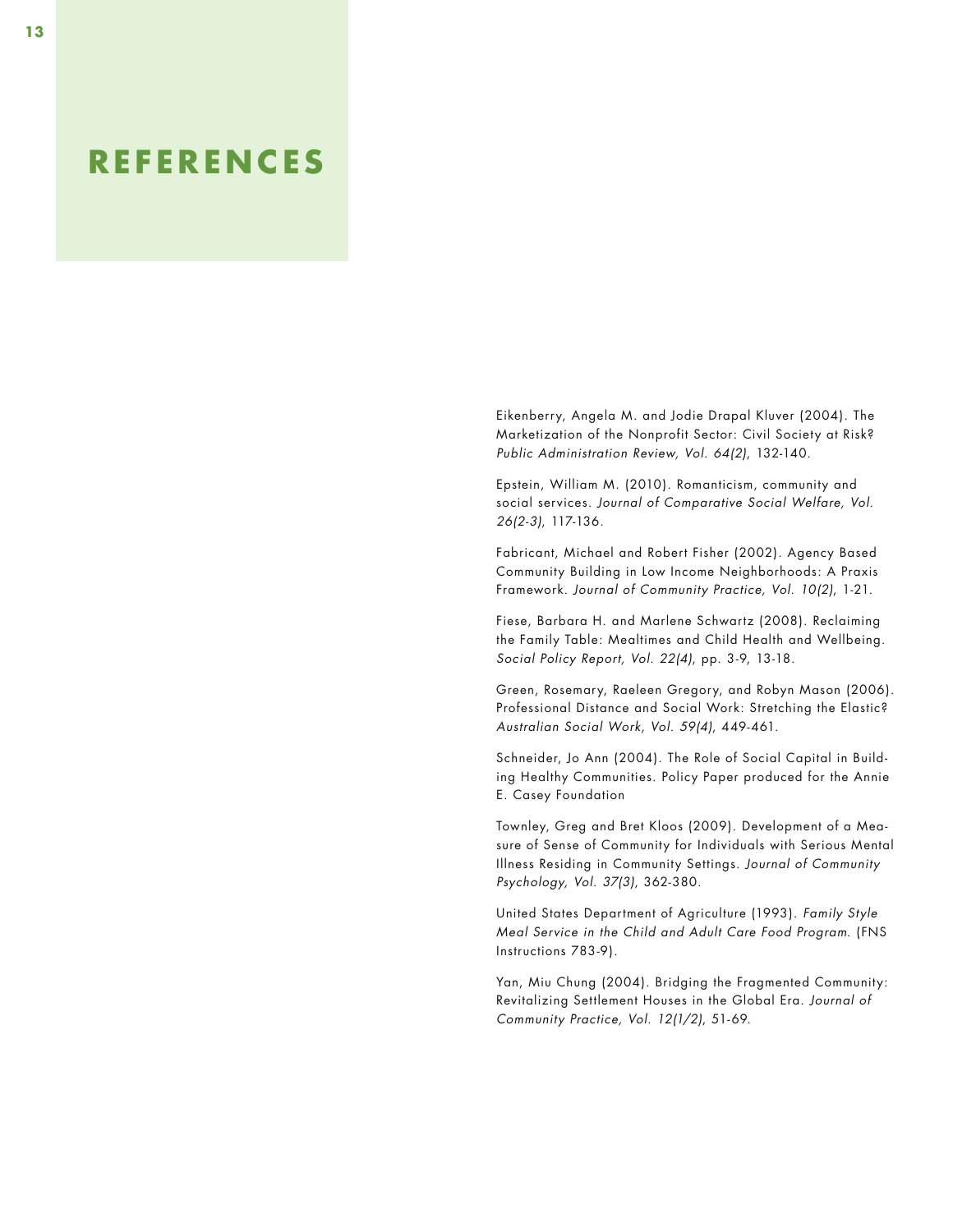### OTHER REPORTS IN THIS SERIES

For over a decade, Building Movement Project has been advancing the potential for nonprofit organizations to have an impact in building movements for progressive social change. In our Service and Social Change work, we help develop the capacity of social service organizations to engage constituents in changing the systems that impact them. Our 5% Shifts Series focuses on small organizational shifts agencies can make that lead to big impacts within the communities they serve.

Download these reports and other resources at www.buildingmovement.org



If you liked the tools compiled in these reports, go to www.buildingmovement.org and click on the "Tools" tab for similar resources to download and use.